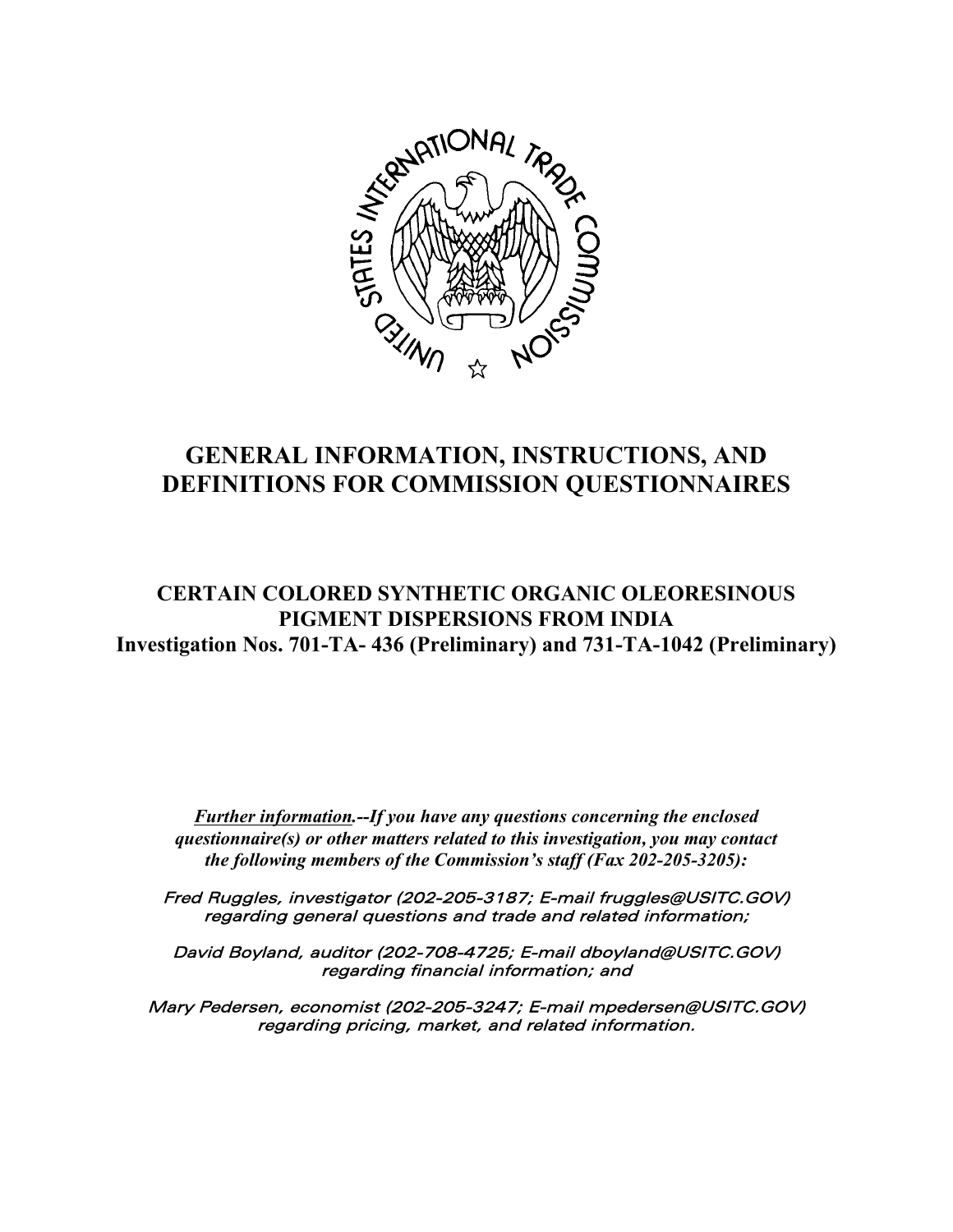# **GENERAL INFORMATION**

**Background**.--This investigation was instituted in response to a petition filed on June 5, 2003, by Apollo Colors, Inc., Rockdale, IL, General Press Colors, Ltd., Addison, IL, Magruder Color Company, Inc., Elizabeth, NJ, and Sun Chemical Corporation, Fort Lee, NJ. Countervailing and antidumping duties may be assessed on the subject imports as a result of this investigation if the Commission makes an affirmative determination of injury, threat, or material retardation, and if the U.S. Department of Commerce makes an affirmative determination of subsidization and/or dumping.

Additional questionnaires will be supplied promptly upon request, or photocopies of the enclosed questionnaire(s) may be used. Address all correspondence to the United States International Trade Commission, Washington, DC 20436. Hearing-impaired individuals can obtain information regarding this investigation via the Commission's TDD terminal (202-205-1810).

*Due date of questionnaire(s)*.--Return the completed questionnaire(s) to the United States International Trade Commission by no later than June 20, 2003. Although the enclosed postpaid envelope may be used to return the completed questionnaire, use of an overnight mail service may be necessary to ensure that your response actually reaches the Commission by June 20, 2003. If you do not use the enclosed envelope, please make sure the completed questionnaire is sent to the attention of Fred Ruggles. **Return only one copy of the completed questionnaire(s), but please keep a copy for your records so that you can refer to it if the Commission staff contacts you with any questions during the course of the investigation.**

*Service of questionnaire response(s)*.--In the event that your firm is a party to this investigation, you are required to serve a copy of the questionnaire(s), once completed, on parties to the proceeding that are subject to administrative protective order (see 19 CFR § 207.7). A list of such parties is maintained by the Commission's Secretary and may be obtained by calling 202- 205-1803. A certificate of service must accompany the copy of the completed questionnaire(s) you submit (see 19 CFR § 207.7).

*Confidentiality*.--The commercial and financial data furnished in response to the enclosed questionnaire(s) that reveal the individual operations of your firm will be treated as confidential by the Commission to the extent that such data are not otherwise available to the public and will not be disclosed except as may be required by law (see 19 U.S.C. § 1677f). Such confidential information will not be published in a manner that will reveal the individual operations of your firm; however, nonnumerical characterizations of numerical business proprietary information (such as discussion of trends) will be treated as confidential business information only at the request of the submitter for good cause shown.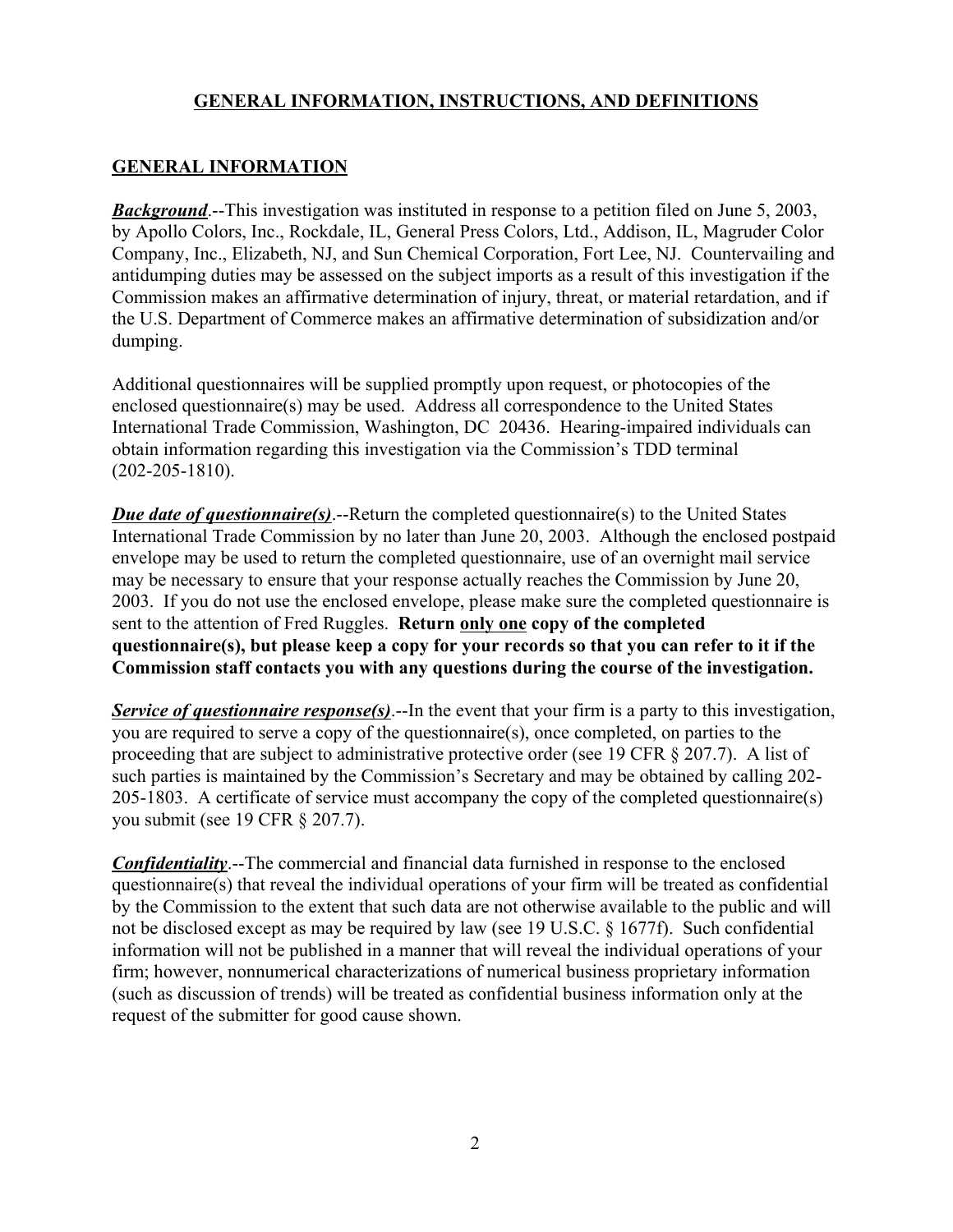#### **GENERAL INFORMATION--***Continued*

*Verification***.--The information submitted in the enclosed questionnaire(s) is subject to audit and verification by the Commission. To facilitate possible verification of data, please keep all your workpapers and supporting documents used in the preparation of the questionnaire response(s).**

*Release of information*.--The information provided by your firm in response to the questionnaire(s), as well as any other business proprietary information submitted by your firm to the Commission in connection with the investigation, may become subject to, and released under, the administrative protective order provisions of the Tariff Act of 1930 (19 U.S.C. § 1677f) and section 207.7 of the Commission's Rules of Practice and Procedure (19 CFR § 207.7). This means that certain lawyers and other authorized individuals may temporarily be given access to the information for use in connection with this investigation or other importinjury investigations conducted by the Commission on the same or similar merchandise; those individuals would be subject to severe penalties if the information were divulged to unauthorized individuals. In addition, if your firm is a U.S. producer, the information you provide on your production and imports of certain colored synthetic organic oleoresinous pigment dispersions and your responses to the questions in Part I of the producer questionnaire will be provided to the U.S. Department of Commerce, upon its request, for use in connection with (and only in connection with) its requirement pursuant to section  $702(c)(4)$  and  $732(c)(4)$  of the Act (19 U.S.C. §  $1671a(c)(4)$  and  $1673a(c)(4)$ ) to make a determination concerning the extent of industry support for the petition requesting this investigation. Any information provided to Commerce will be transmitted under the confidentiality and release guidelines set forth above. Your response to these questions constitutes your consent that such information be provided to Commerce under the conditions described above.

#### **INSTRUCTIONS**

*Answer all questions*.--Do not leave any question or section blank unless a questionnaire expressly directs you to skip over certain questions or sections. If the answer to any question is "none," write "none." **If information is not readily available from your records in exactly the form requested, furnish carefully prepared estimates--designated as such by the letter "E"--and explain the basis of your estimates**. Answers to questions and any necessary comments or explanations should be supplied in the space provided or on separate sheets attached to the appropriate page of the questionnaire(s). If your firm is completing more than one questionnaire in connection with this investigation (i.e., a producer, importer, and/or purchaser questionnaire), you need not respond to duplicated questions in the questionnaires.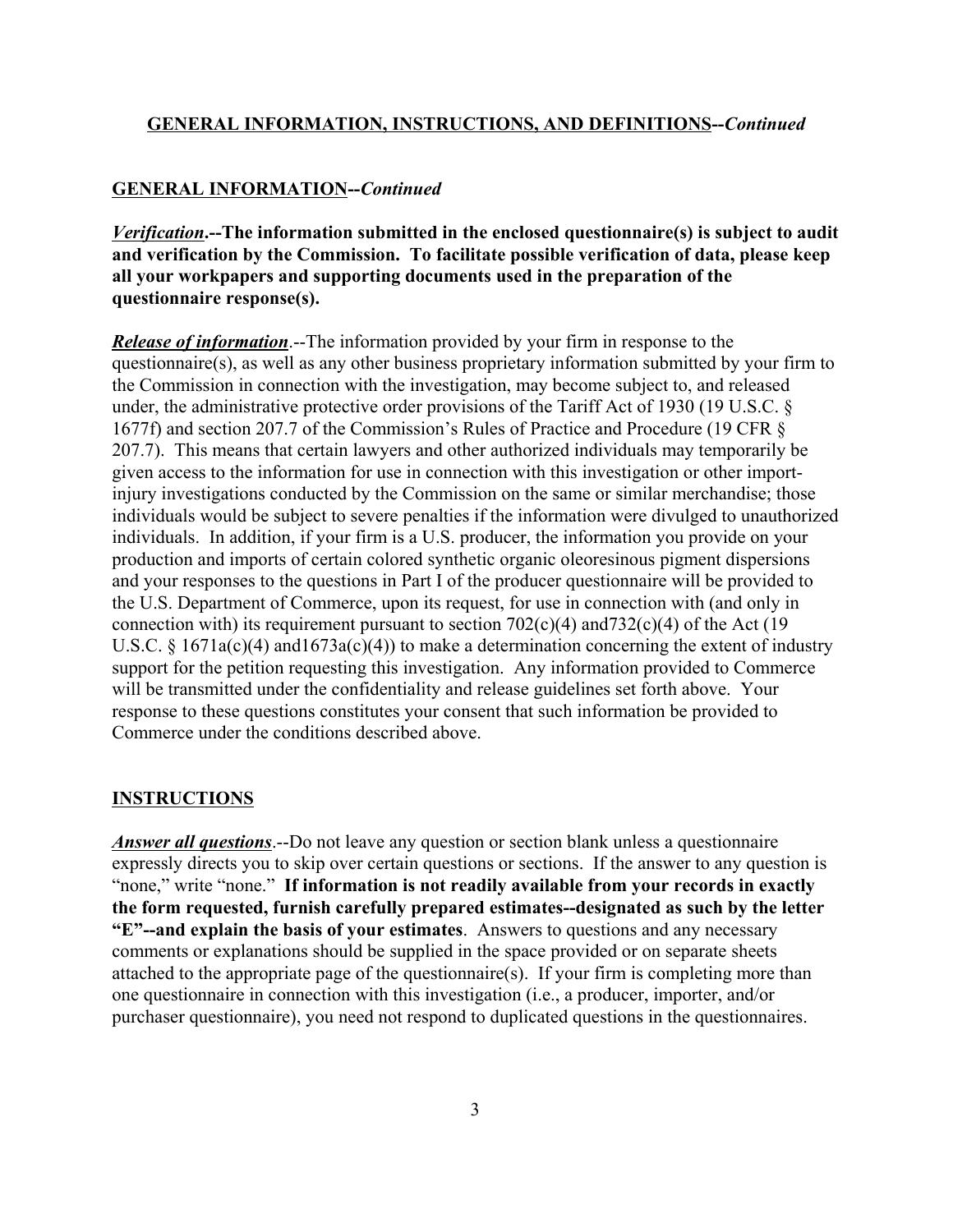#### **INSTRUCTIONS**--Continued

*Consolidate all U.S. establishments*.--Report the requested data for your establishment(s) located in the United States. **Firms operating more than one establishment should combine the data for all establishments into a single report.**

#### **DEFINITIONS**

*Product*.--Certain colored synthetic organic pigment dispersions, in flush or base form, containing pigments classified in either the Azo or Phthalo chemical classes that have been dispersed in an oleoresinous organic vehicle system comprising assorted combinations of various solvents, oils, and resins ("the varnish"). The subject pigment dispersions are a thick putty that contain by weight 20 percent or more pigment dispersed in the varnish. The subject pigment dispersions are used primarily for the manufacture of letterpress and lithographic printing inks, provided for in subheadings 3204.17.6020 (Pigment Blue 15:4), 3204.17.6085 (Pigments Red 48:1, Red 48:2, Red 48:3, and Yellow 174), 3204.17.90 (Pigments Red 57:1, Yellow 12, Yellow 13, Yellow 74, Blue 15:3, Green 7), and 3204.17.9085 (Pigments Red 22, Red 48:4, Red 49:1, Red 49:2, Red 52:1, Red 53:1, Yellow 14, Yellow 83, and Green 36) of the Harmonized Tariff Schedule of the United States Dry powder pigments or pigments in a press cake form and pigment dispersions using water or flammable solvent based vehicle systems are not covered by these investigations.

*Firm*.--An individual proprietorship, partnership, joint venture, association, corporation (including any subsidiary corporation), business trust, cooperative, trustee in bankruptcy, or receiver under decree of any court.

*Related firm*.--A firm that your firm solely or jointly owned, managed, or otherwise controlled; a firm that solely or jointly owned, managed, or otherwise controlled your firm; and/or a firm that was solely or jointly owned, managed, or otherwise controlled by a firm that also solely or jointly owned, managed, or otherwise controlled your firm.

*Establishment*.--Each facility of a firm in the United States involved in the production, importation, and/or purchase of certain colored synthetic organic oleoresinous pigment dispersions (as defined above), including auxiliary facilities operated in conjunction with (whether or not physically separate from) such facilities.

*United States*.--For purposes of this investigation, the 50 States, Puerto Rico, the U.S. Virgin Islands, and the District of Columbia.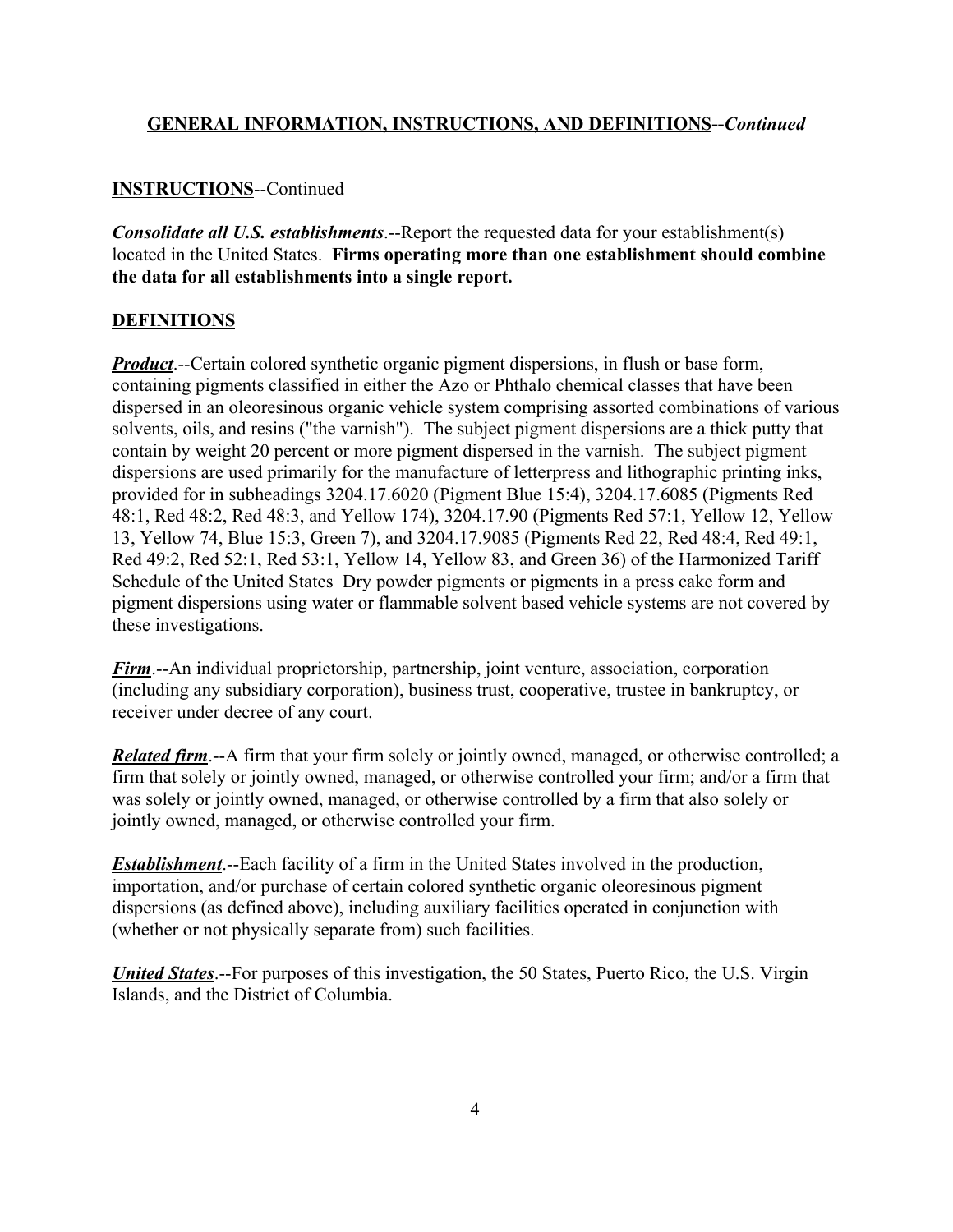#### **DEFINITIONS--***Continued*

*Importer.*--Any person or firm engaged, either directly or through a parent company or subsidiary, in importing certain colored synthetic organic oleoresinous pigment dispersions (as defined above) into the United States from a foreign manufacturer or through its selling agent.

*Imports*.--Those products identified for Customs purposes as imports for consumption for which your firm was the importer of record (i.e., was responsible for paying any import duty) or consignee (i.e., to which the merchandise was first delivered).

*Import quantities*.--Quantities reported should be net of returns.

*Import values*.--Values reported should be landed, duty-paid values at the U.S. port of entry, including ocean freight and insurance costs, brokerage charges, and import duties (i.e., all charges except inland freight in the United States).

*Purchaser*.--Any person or firm engaged, either directly or through a parent company or subsidiary, in purchasing certain colored synthetic organic oleoresinous pigment dispersions (as defined above) from another firm that produces, imports, or otherwise distributes certain colored synthetic organic oleoresinous pigment dispersions.

*Purchases*.--Purchases from all sources, NOT including direct imports from foreign producers (which should be reported in an importer questionnaire).

*Purchase quantities.*--Quantities reported should be net of returns.

*Purchase values*.--Values reported should be net values (i.e., gross purchase values less all discounts, allowances, rebates, and the value of returned goods), delivered to your U.S. receiving point.

*Shipments*.--Shipments of products produced in or imported by your U.S. establishment(s). Include shipments to the contracting firm of product produced by your firm under a toll agreement.

*Shipment quantities*.--Quantities reported should be net of returns.

*Shipment values*.--Values reported should be net values (i.e., gross sales values less all discounts, allowances, rebates, prepaid freight, and the value of returned goods), f.o.b. your U.S. point of shipment. The value of domestic shipments to the contracting firm under a toll agreement is the conversion fee (including profit).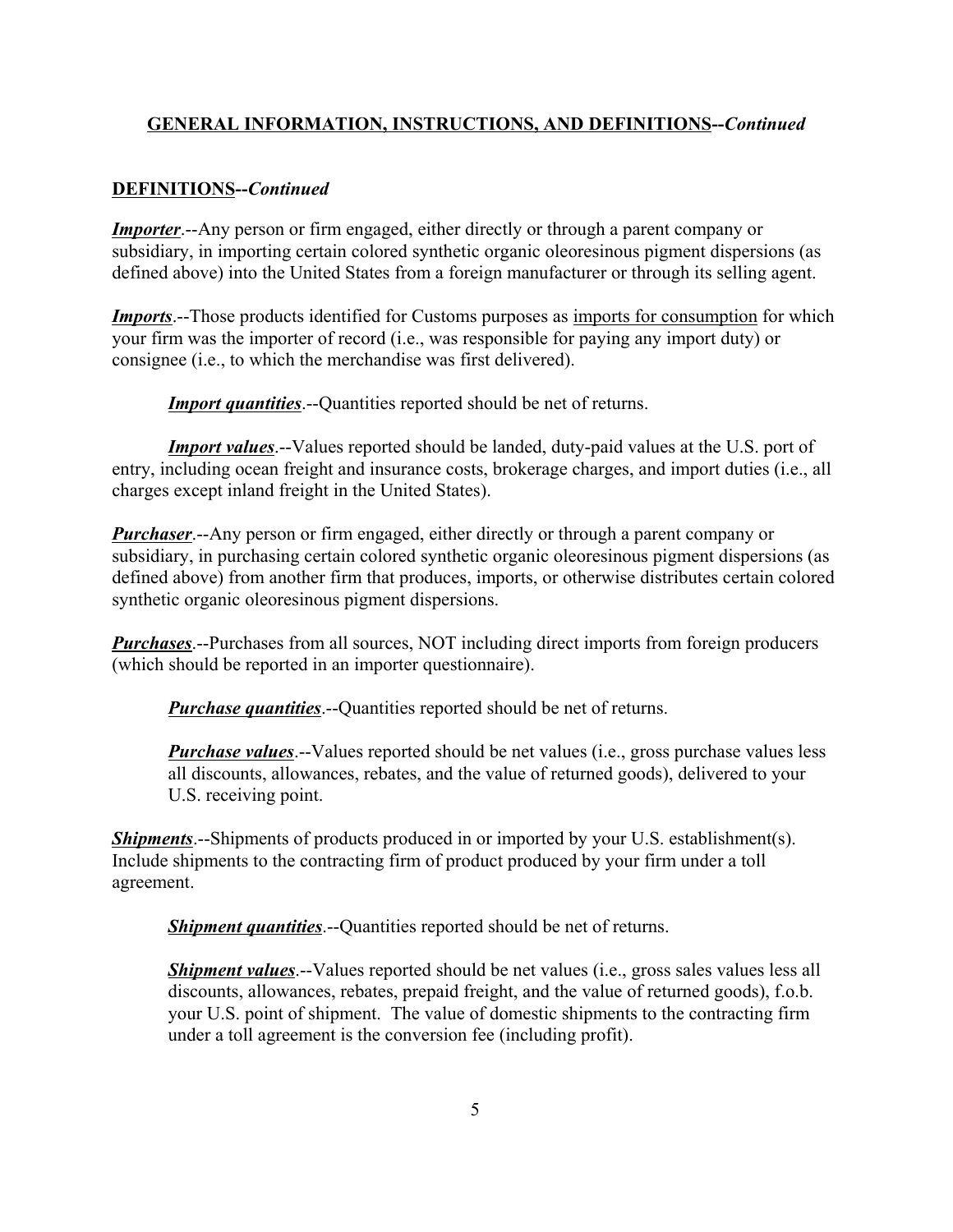#### **DEFINITIONS--***Continued*

#### *Types of shipments*:

*U.S. shipments*.--Commercial shipments, internal consumption, and transfers to related firms within the United States.

*Commercial shipments*.--Shipments, other than internal consumption and transfers to related firms, within the United States.

*Internal consumption*.--Product consumed internally by your firm.

*Transfers to related firms*.--Shipments made to related domestic firms.

*Export shipments*.--Shipments to destinations outside the United States, including shipments to related firms.

*Inventories*.--Finished goods inventory, not raw materials or work-in-progress.

#### **The following definitions apply only to the PRODUCER QUESTIONNAIRE.**

*Average production capacity*.--The level of production that your establishment(s) could reasonably have expected to attain during the specified periods. Assume normal operating conditions (i.e., using equipment and machinery in place and ready to operate; normal operating levels (hours per week/weeks per year) and time for downtime, maintenance, repair, and cleanup; and a typical or representative product mix).

*Toll agreement*.--Agreement between two firms whereby the first firm furnishes the raw materials and the second firm uses the raw materials to produce a product that it then returns to the first firm with a charge for processing costs, overhead, etc.

*Production*.--All production in your U.S. establishment(s), including production consumed internally within your firm and production for another firm under a toll agreement.

*PRWs*.--Production and related workers, including working supervisors and all nonsupervisory workers (including group leaders and trainees) engaged in fabricating, processing, assembling, inspecting, receiving, storage, handling, packing, warehousing, shipping, trucking, hauling, maintenance, repair, janitorial and guard services, product development, auxiliary production for plant's own use (e.g., power plant), recordkeeping, and other services closely associated with the above production operations.